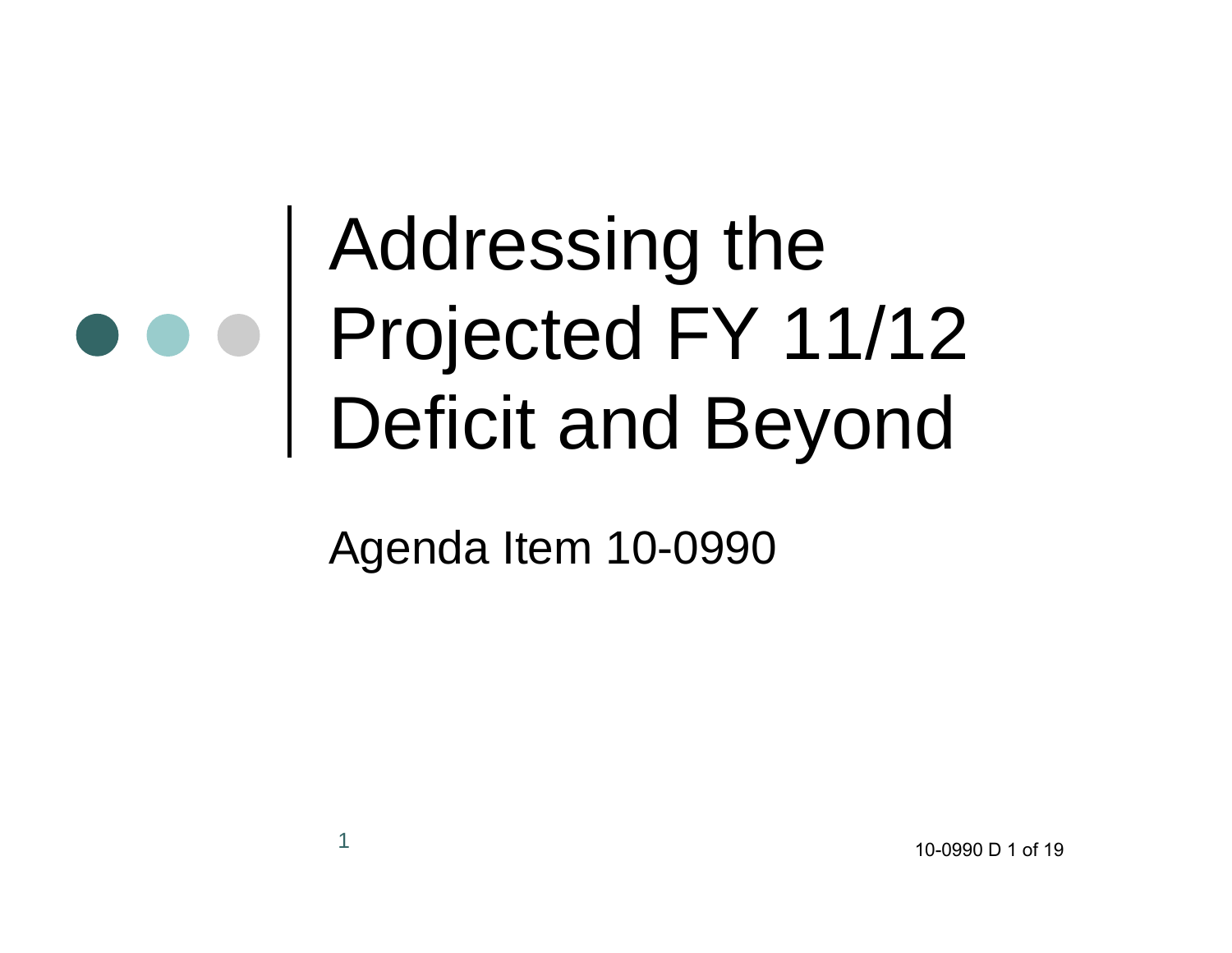# Fiscal Options

- ERI Sustainable Savings
- Use of One Time \$ and/or Reserves
- Concessions from Labor
- o Contracting Out
- Discretionary Program Reductions and /or **Eliminations**
- o Service Level Reductions via NCC Targets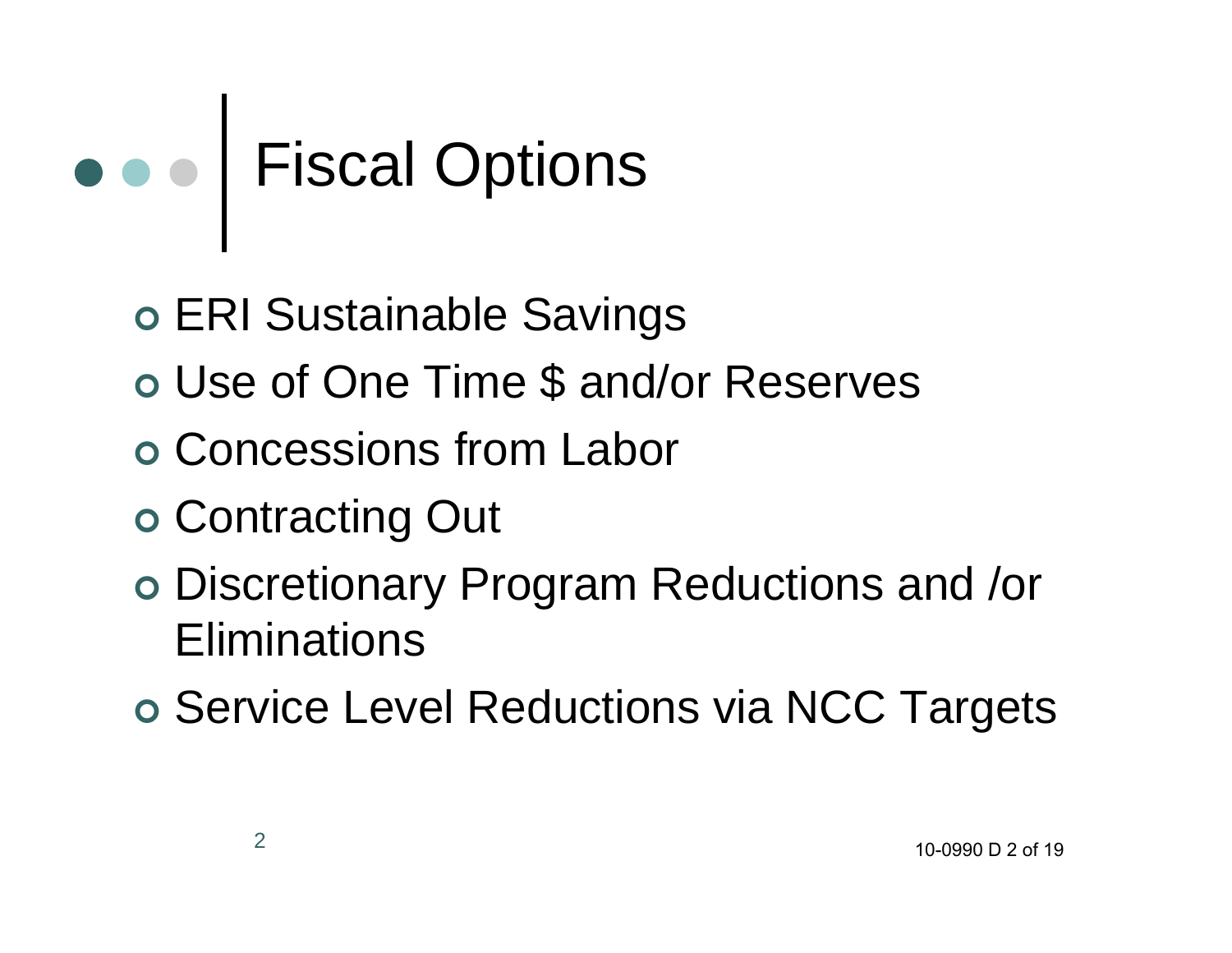### Early Retirement Incentive

- As of Sept 10 there were 58 applications approved by Board of Supervisors
- 33 of these were in the General Fund
- o If all applicants retire, that will result in \$3.3M in ongoing sustainable savings due to their positions being eliminated
- A second round of ERI's is anticipated to apply by the final due date of November 19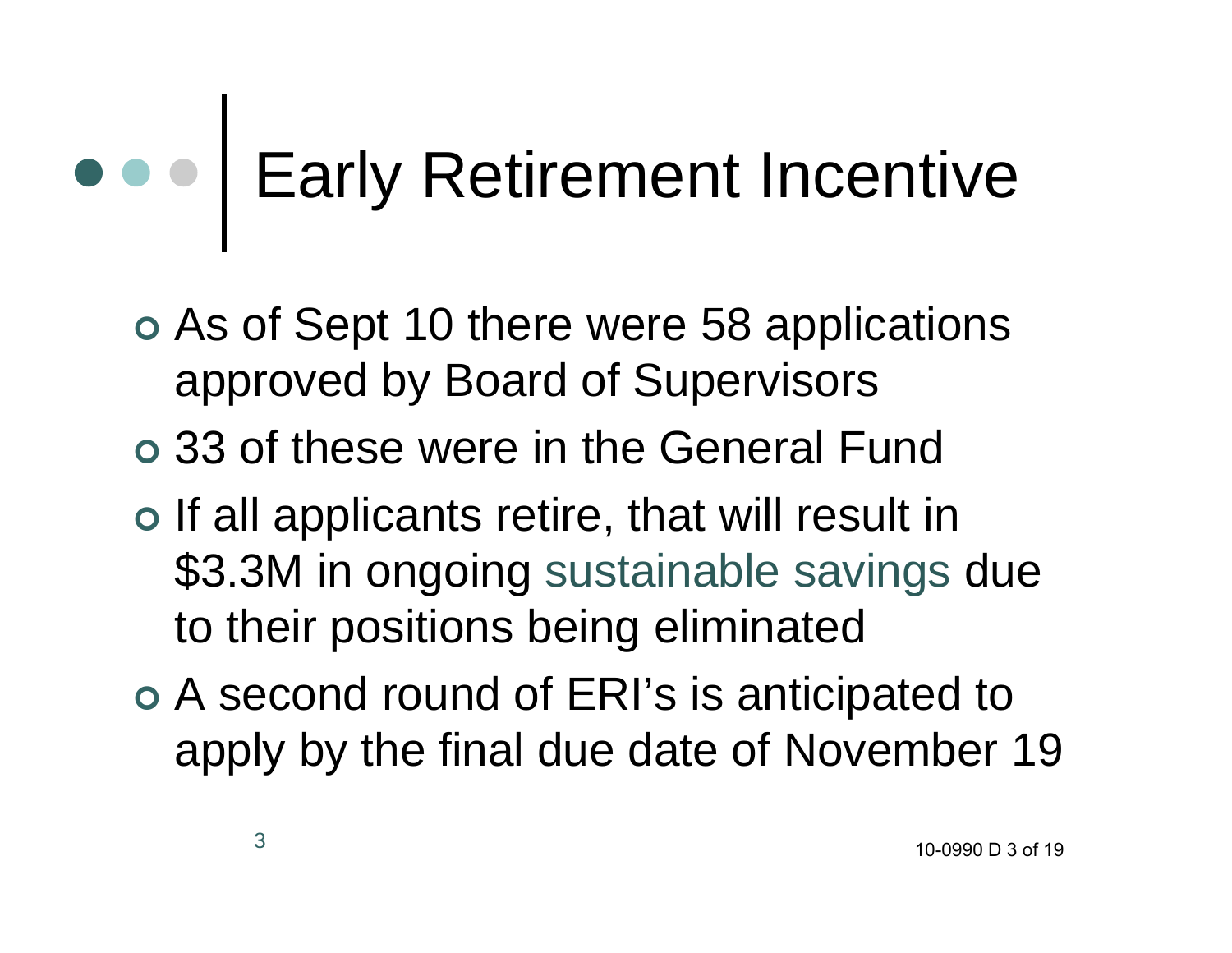#### Use of One Time \$ and/or Reserves

- The County has a practice of not using one time funds to support on going operational costs
- Typically one time funds are placed in reserve or contingency for economic uncertainties, dedicated to a capital project or to offset unfunded liabilities
- Examples of one time funds are: Reserves & Contingency, Designations for Capital Projects and WS Animal Shelter, Retiree Health Funding
- However one time funds can be used to support the organization while economic conditions improve or to allow it to downsize more gradually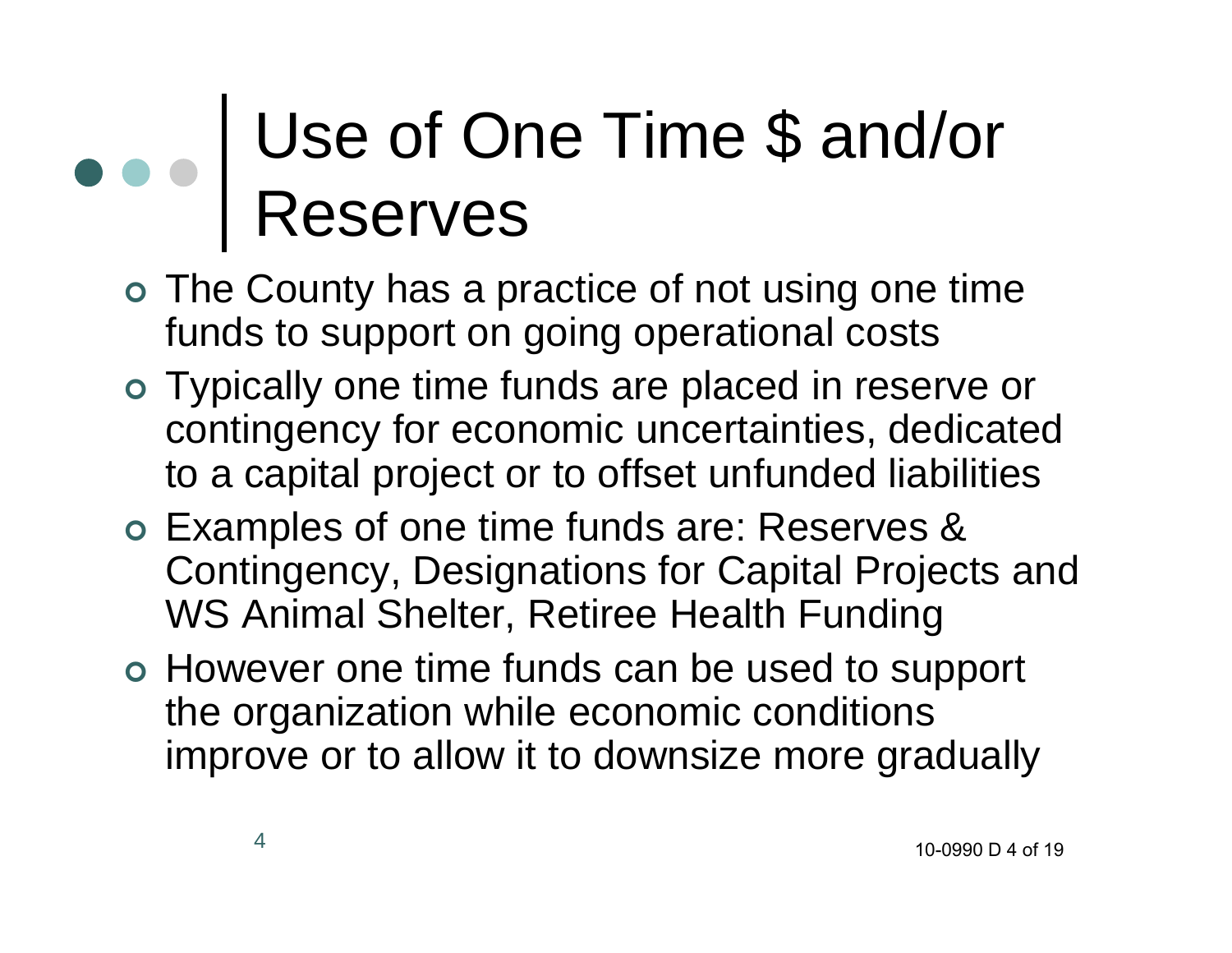#### Use of One Time \$ and/or Reserves

- Choosing to use one time funds to support ongoing operations should be done strategically with a specified plan that expresses the time limited nature of the commitment
- Redirecting previously dedicated funds to support ongoing operations should clearly demonstrate cost and benefits of action
- gonę its gone! Any decision to use one time \$ for ongoing operations needs to recognize that when its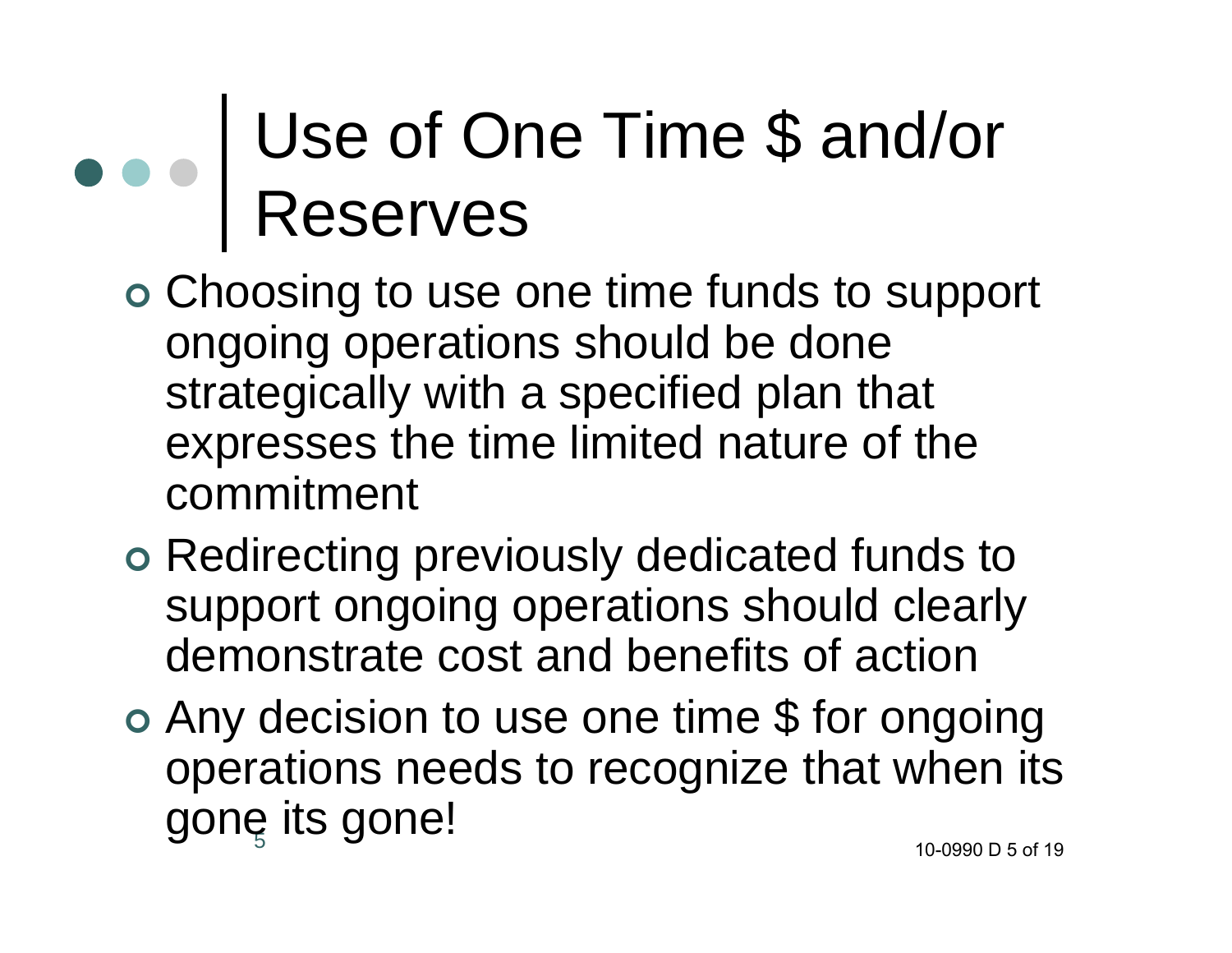#### Use of One Time \$ and/or Reserves

- o One area that needs to be addressed is departmental use of Special Revenue Funds
- Departments should be directed annually to use Special Revenue Funds first in order to ameliorate the use of General Funds
- The Board should discourage departments from building up departmental controlled Special Revenue Funds in lieu of use of general fund unless specifically approved by the Board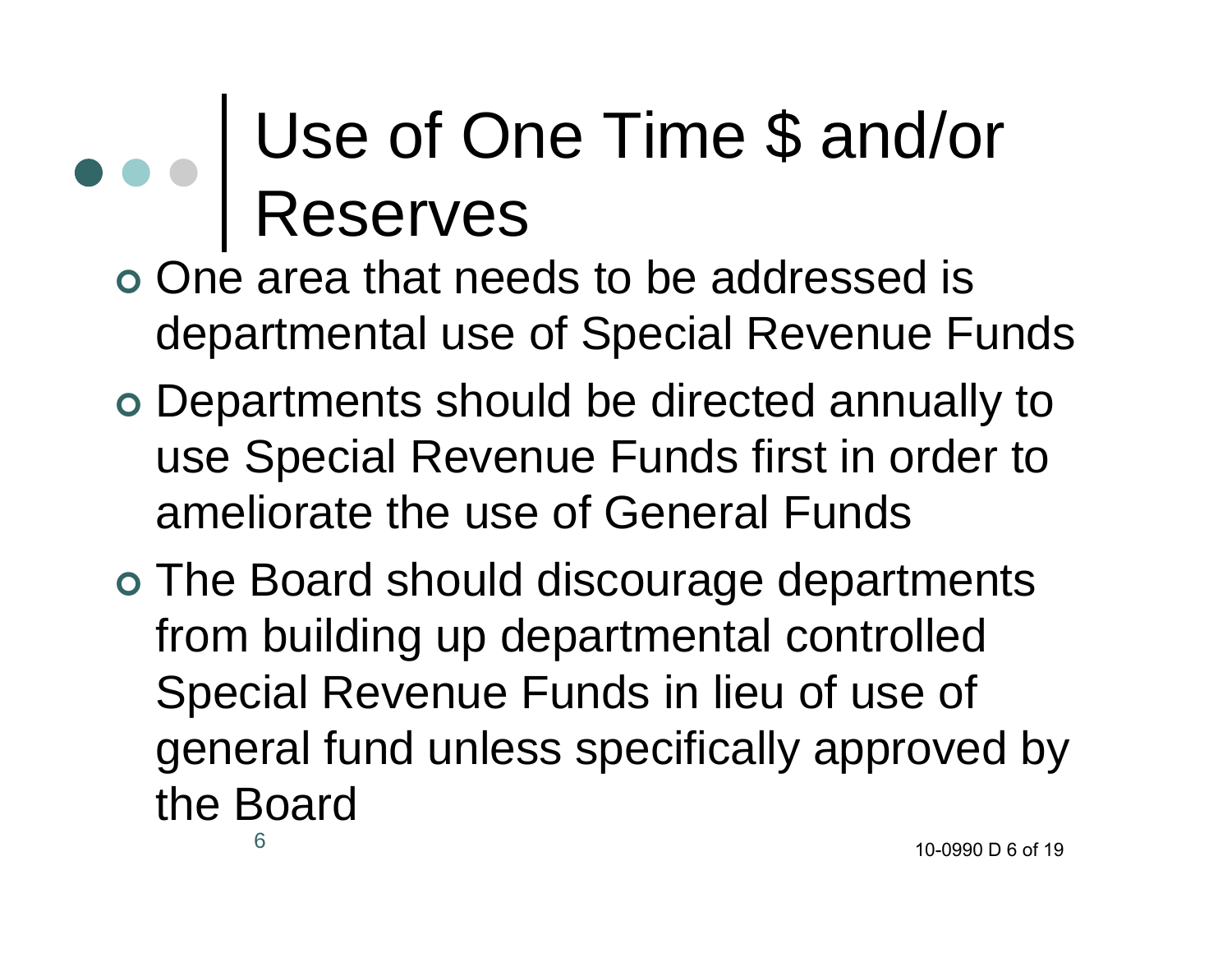## Concessions from Labor

- Salaries and benefits represent 63% of general fund expenditures
- 1% equals \$\$1,231,081
- At \$100K per average position that equates to 12 positions
- The bargaining process has the potential to yield significant long term savings through agreements to reduce employer costs for salary and benefits
- All bargaining groups are in active negotiation with the County except one
- 7o If significant savings can be achieved through the bargaining process by the beginning of CY2011 that could ameliorate some staff reductions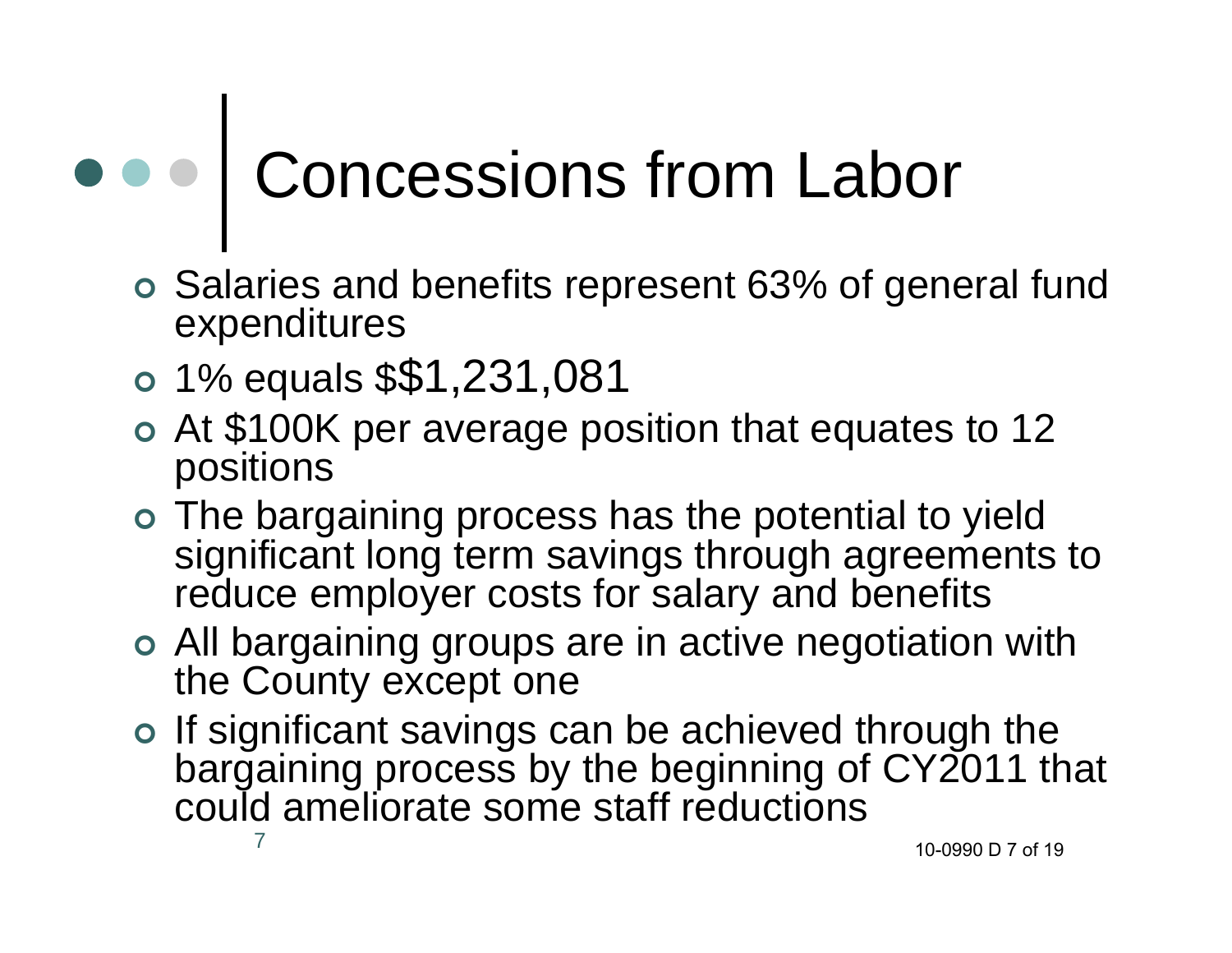# Contracting Out

- Contracting out should be integrated with overall strategy of organization
	- Need to know clearly what the expectations are: cost savings, improved efficiencies, better product/service
	- $\bullet$  Need to take into consideration Labor Agreements and Charter requirements
- Requires active leadership by top management
- Contracting out should not involve mechanistic consideration of contracting out existing tasks or processes
	- It should be used as an opportunity to re-evaluate both the rationale for existing tasks and the processes used to carry them out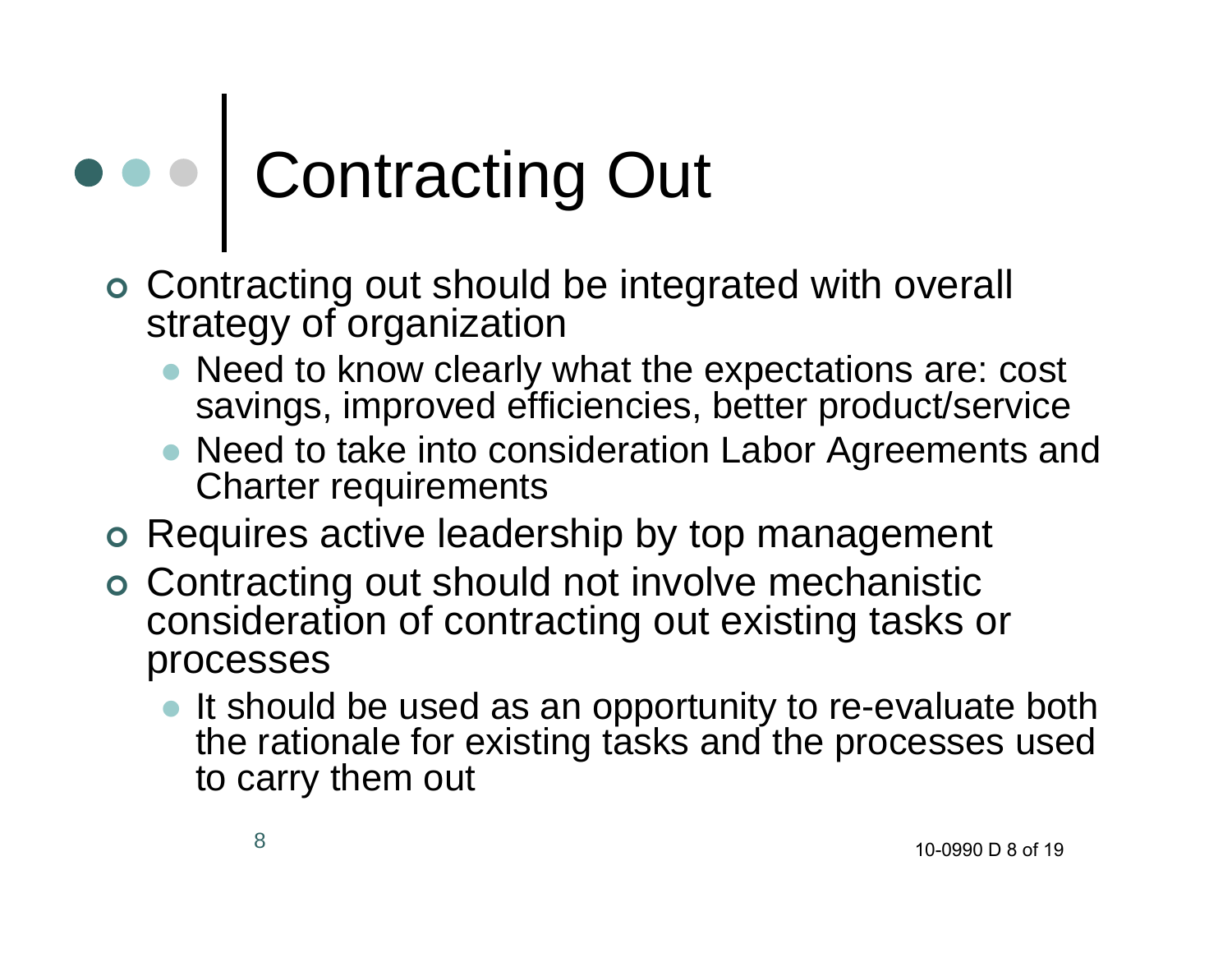## Contracting Out

- o Need to specify what the activity is, not how the activity is to be performed in order to give contractor operational flexibility to be innovative
- A management process still needs to be in place to oversee the contracting process
	- $\bullet$ Bid development and procurement process
	- $\bullet$ Contract negotiation and development
	- **Performance monitoring and evaluation**
- Savings from successful contracting out maybe in the range of 10% plus administration costs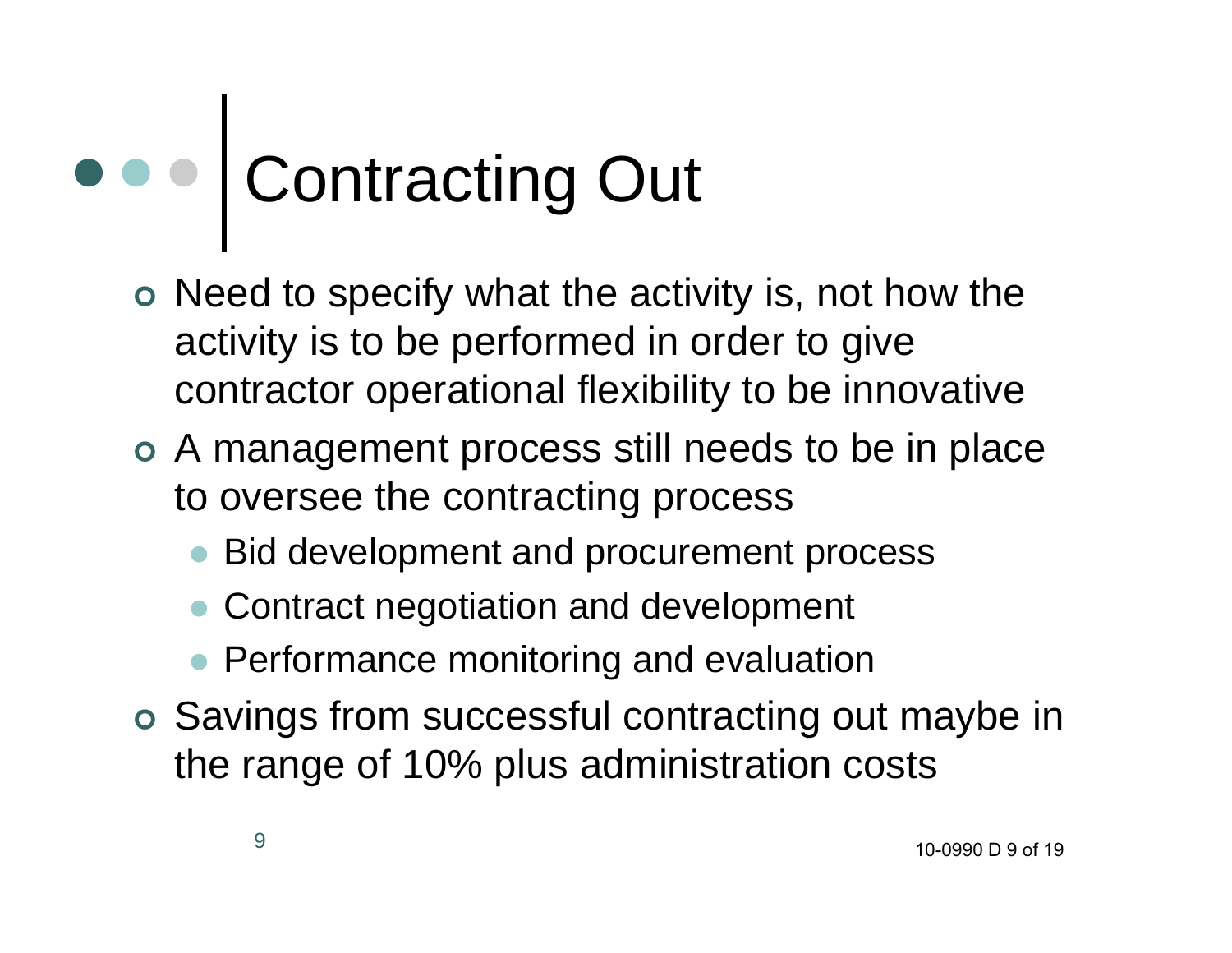## Contracting Out

- Recommend the CAO continue to work with departments to identify opportunities for contracting out services and activities that would result in measureable cost savings and efficiencies and still meet needs of organization and citizens
- o Request Board identify any areas that you would like considered for contracting out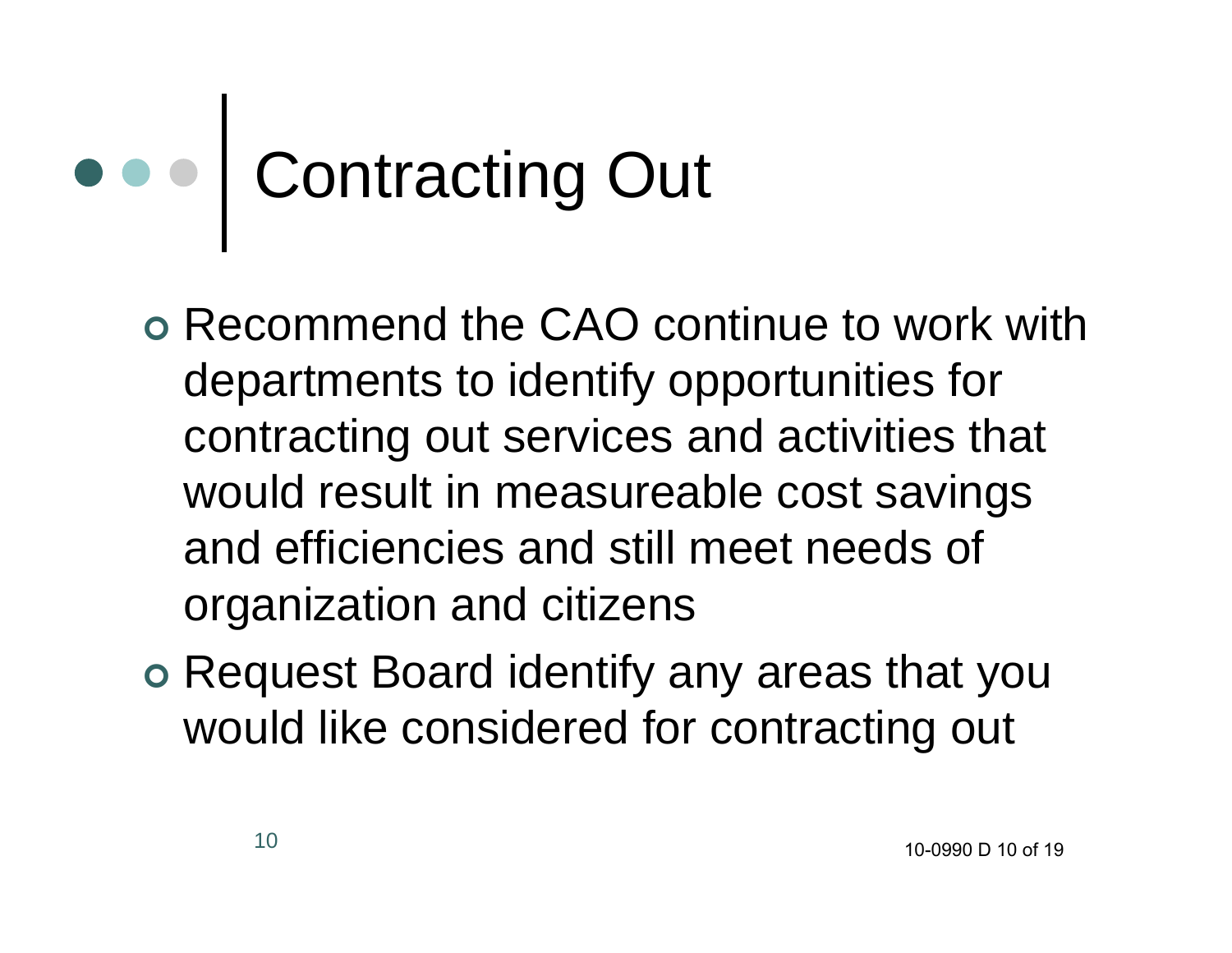#### Discretionary Program Reductions/Eliminations

|                                                 | <b>Mandated Program</b>                                                                                           | <b>Discretionary Program</b>                                                                                                                                                          |
|-------------------------------------------------|-------------------------------------------------------------------------------------------------------------------|---------------------------------------------------------------------------------------------------------------------------------------------------------------------------------------|
| Mandated<br><b>Service</b><br>Level             | Program and service<br>levels are required by<br>either Federal or State<br>statute, or Court ruling              | <b>Revenue-Grant Funded:</b><br>County is not required to<br>operate these programs. If<br>County chooses to then service<br>level is generally stipulated as<br>condition of funding |
| <b>Discretionary</b><br><b>Service</b><br>Level | Required by law but the<br>level of service is mainly<br>left to discretion by the<br><b>Board of Supervisors</b> | <b>Programs and activities County</b><br>is not required to operate or<br>provide and for which the<br>service level is optional<br>10-0990 D 11 of 1:                                |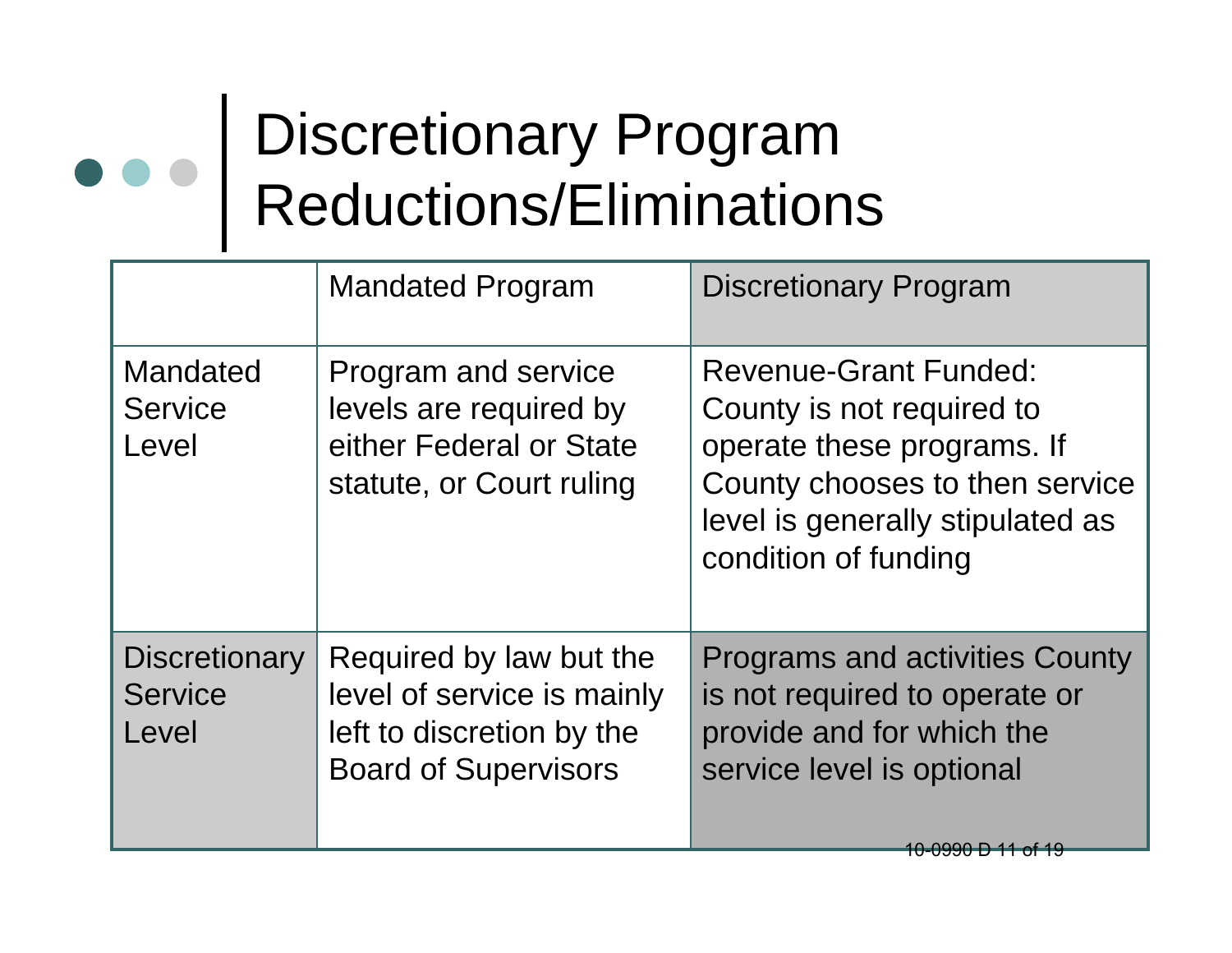#### Discretionary Program Reductions/Eliminations

- County has significant General Fund committed to the support of discretionary programs
- Need to assess commitment of these funds in lieu of other potential program impacts especially as they relate to priority public safety services
- Departments will begin to present information on major discretionary programs on September 15th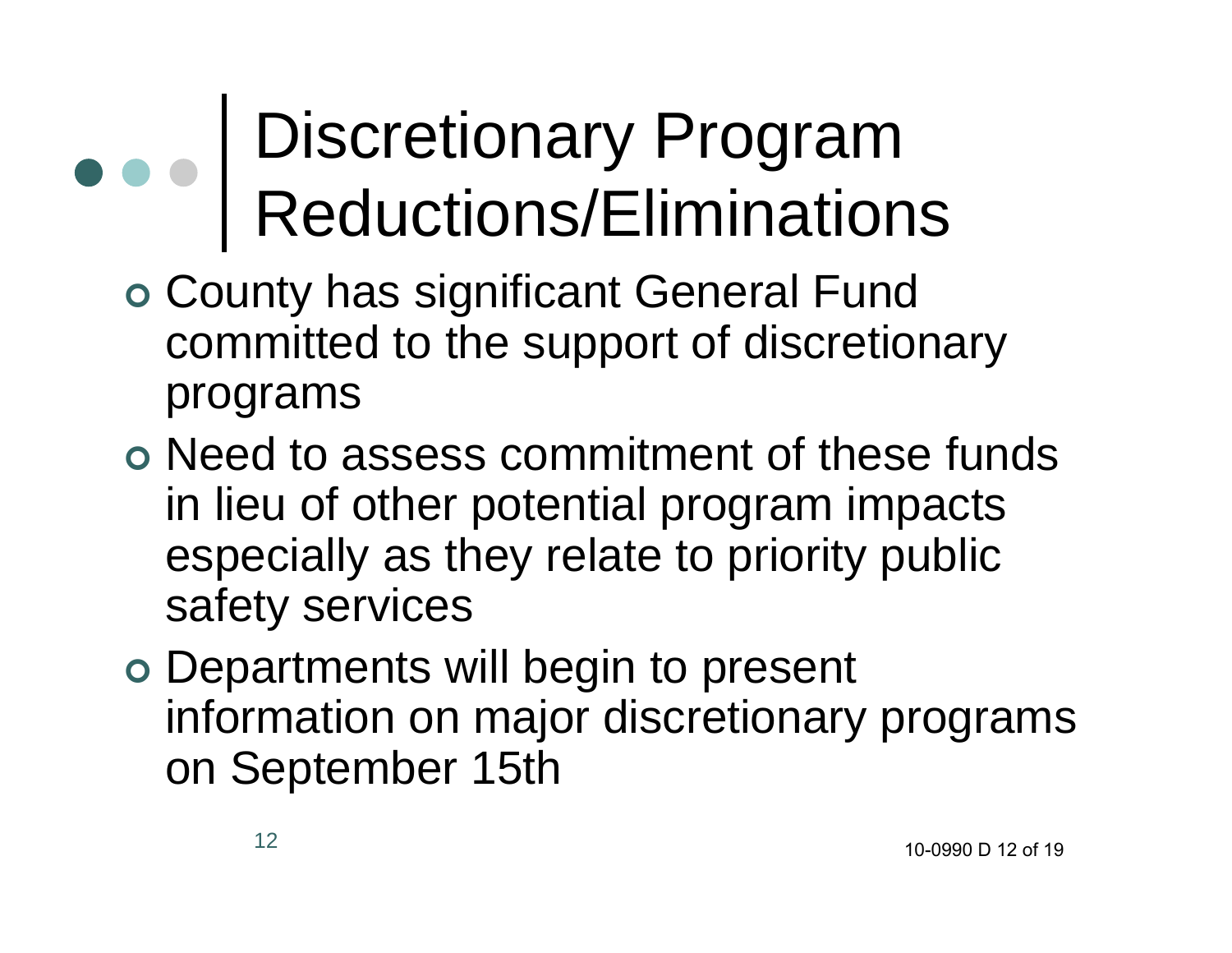#### Examples of Discretionary Program/Discretionary Service Level

- o General Fund Library Services
- Senior Nutrition/Senior **Services**
- o General Plan Implementation
- o Economic Development/Promotions
- o General Fund Contribution to Roads
- o GIS
- o UCCE
- Parks Operation & **Maintenance**
- o Museum
- o STARS Program
- Veterans Services
- Sheriffs' Patrol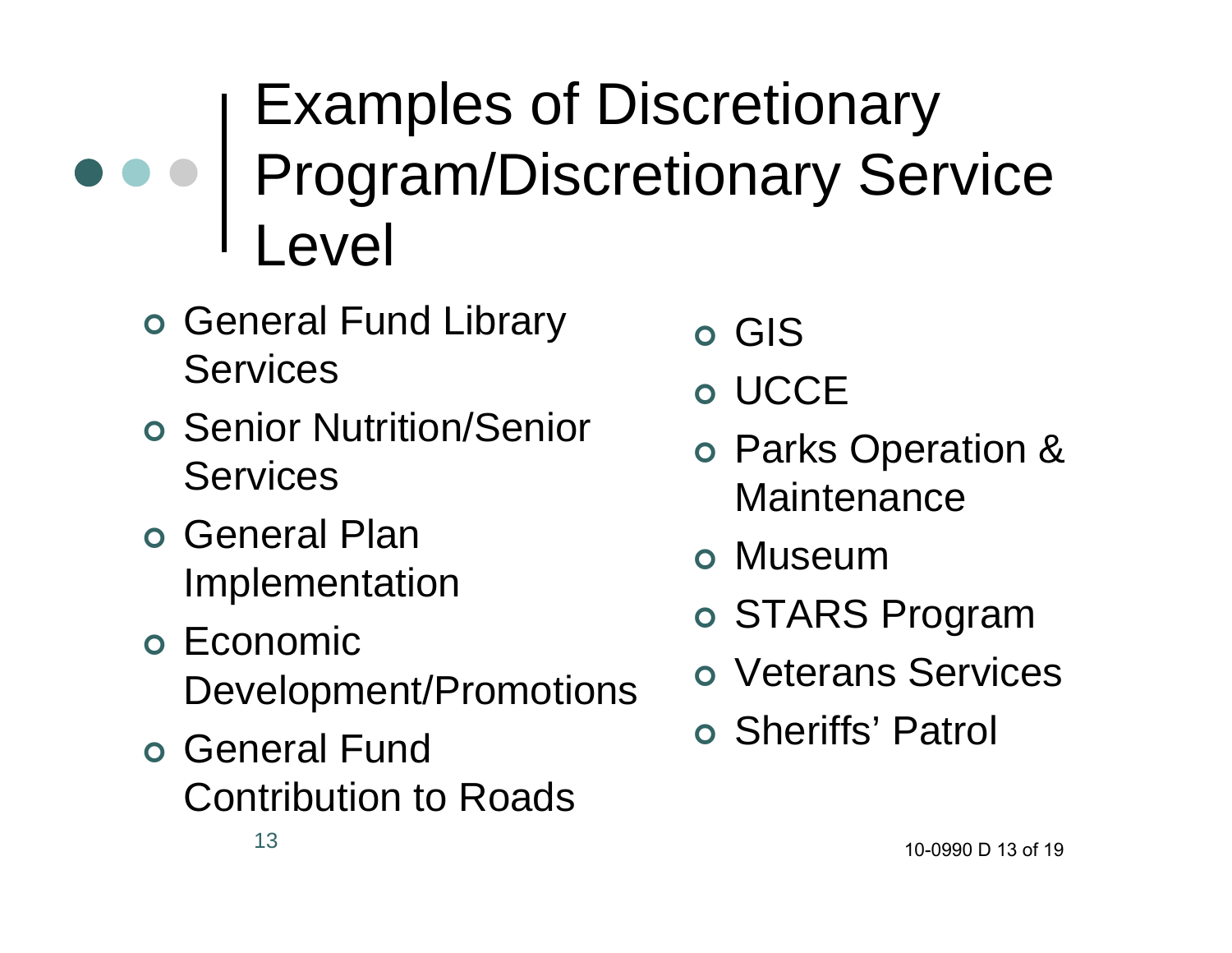#### Service Level Reductions via NCC Targets

- Target usually set as a % of NCC
- Flattens organization equally and maintains functional group funding commitment
- Generally drives costs down without respect for program impact
- Mechanism to squeeze capacity out of system during initial stages of cost reduction
- Does not work well as an across the board tool once organization becomes lean
- Still valuable to get departments without clearly defined (usually central service) programs to describe service impacts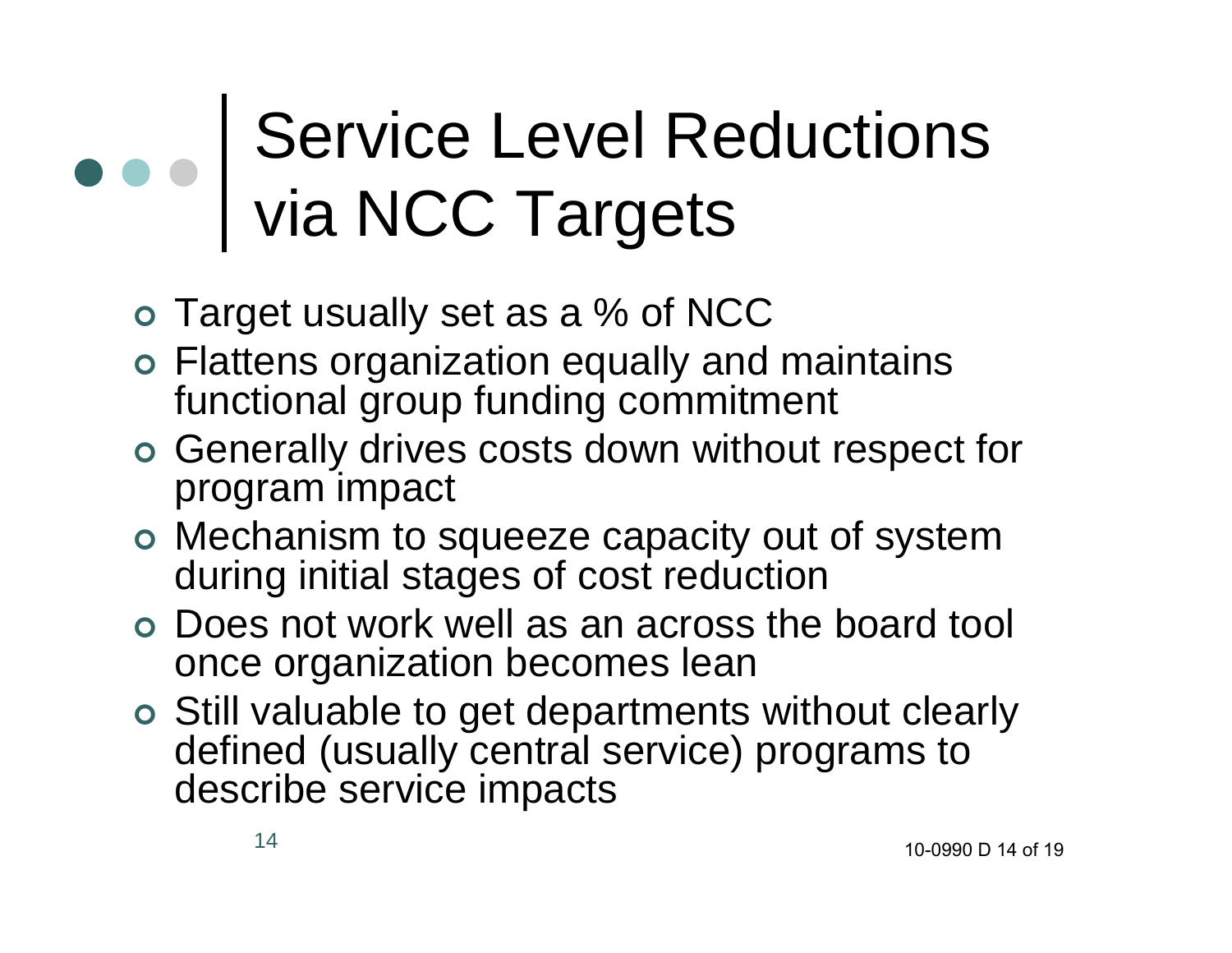# General Government

- Most general government departments are lean
- o Overall the functional group has 16% fewer employees than it did in 2004/05
- The group has regularly absorbed its NCC targets
- Difficult to call out specific programs to reduce/eliminate due to nature of services
- o Need to rely on departments to describe consequences of less funding i.e. fewer staff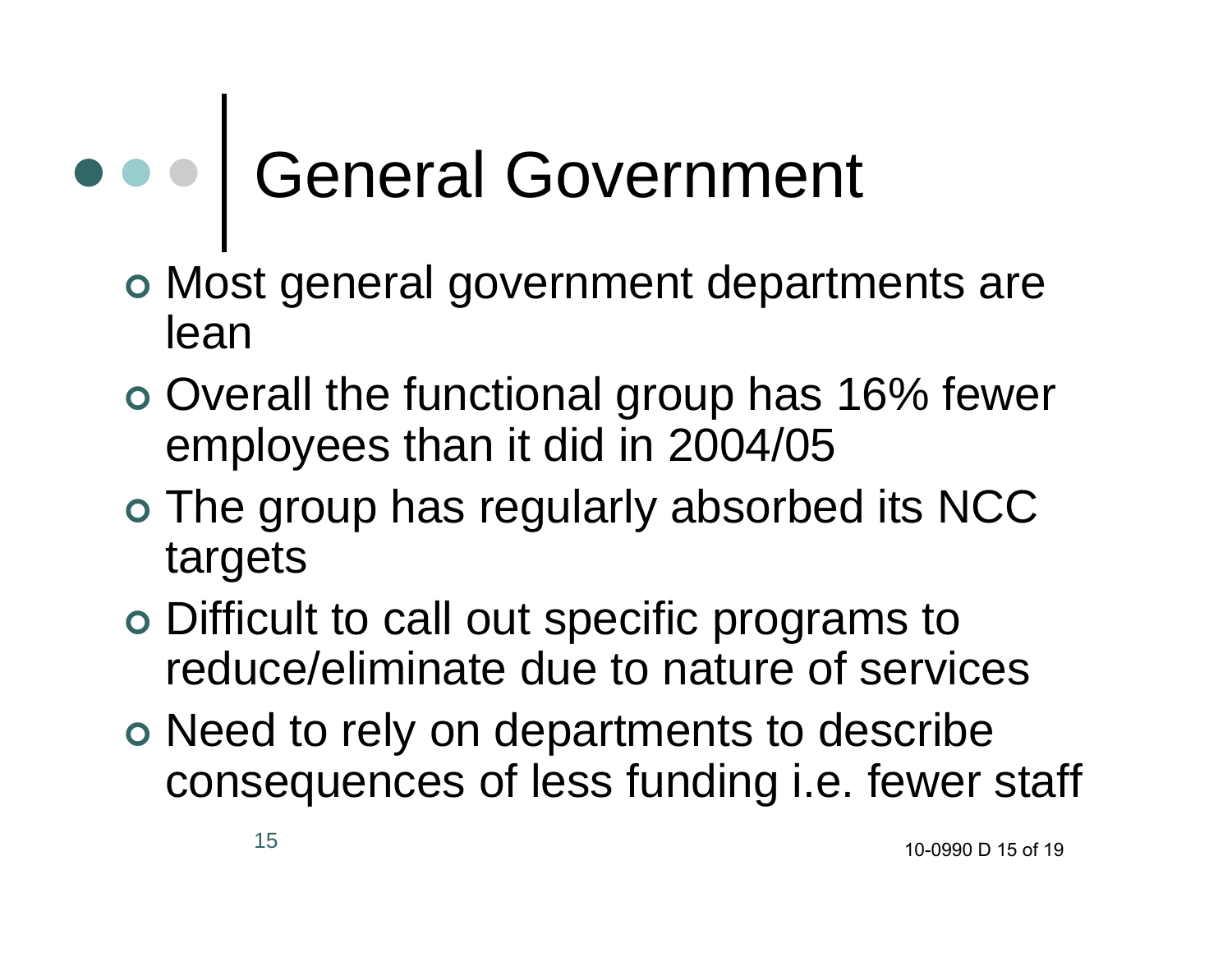### General Government

- To assess the ability of General Government departments to absorb additional reductions the CAO recommends the Board hold a workshop on November 8<sup>th</sup> for the departments noted below to describe:
	- The impact of a 10% NCC reduction CAO, Auditor-Controller, Board of Supervisors
	- The impact of a 5% NCC reduction Human Resources and County Counsel
- 16 The sustainable value of these reductions would be \$735K 10-0990 D 16 of 19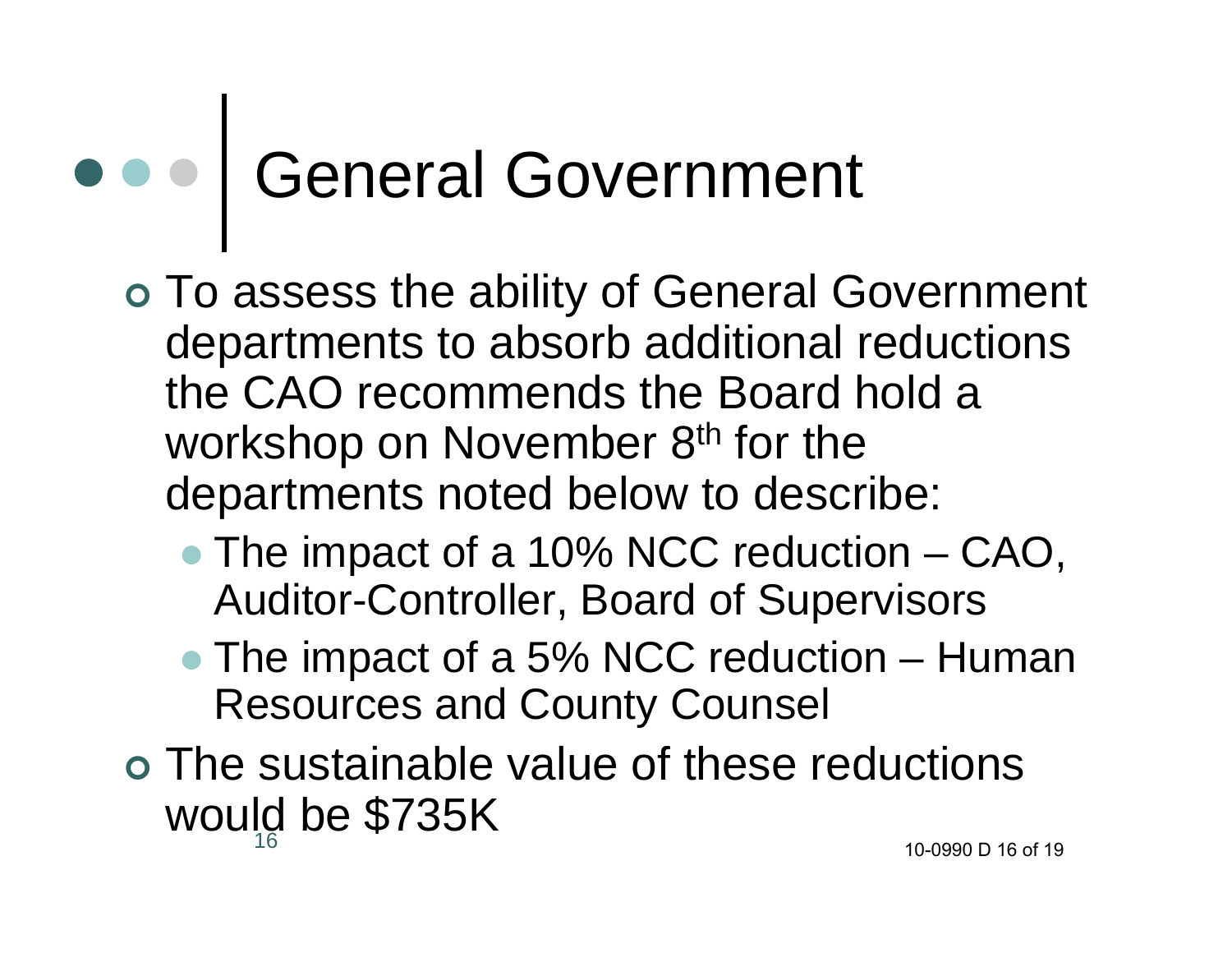### General Government

- The different targets recognize that some departments have limited ability to absorb additional staff reductions and still deliver the most essential level of service – Human Resources and County Counsel
- Departments who have achieved sustainable savings through ERI process and Addenda have been excluded because they have already achieved sustainable savings of 10% or greater – Assessor 14%, Information Technologies 11%, Recorder-Clerk 14%, Treasurer-Tax Collector 10%. However if the ERI applicants do not follow through then they may no longer be excluded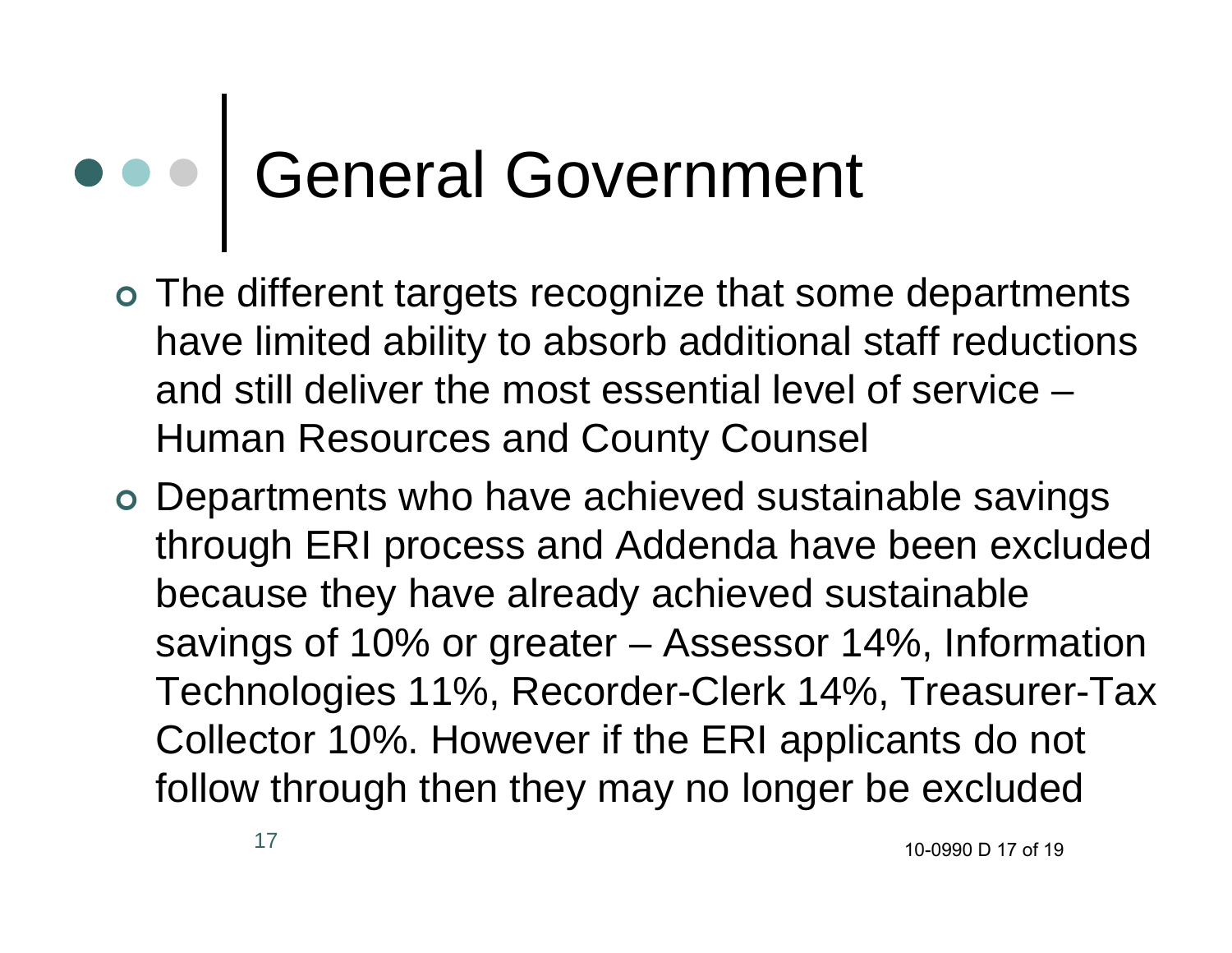# Closed System

- We are working in a closed fiscal system
- o In order to protect some programs others may need to be reduced or eliminated
- One time \$ can be used but should only be utilized after all other options have been exhausted and the consequence of doing so is fully understood
- There is a big Wild Card yet to be played State Budget!
- The Closed System Fiscal Decision Tool helps demonstrate options